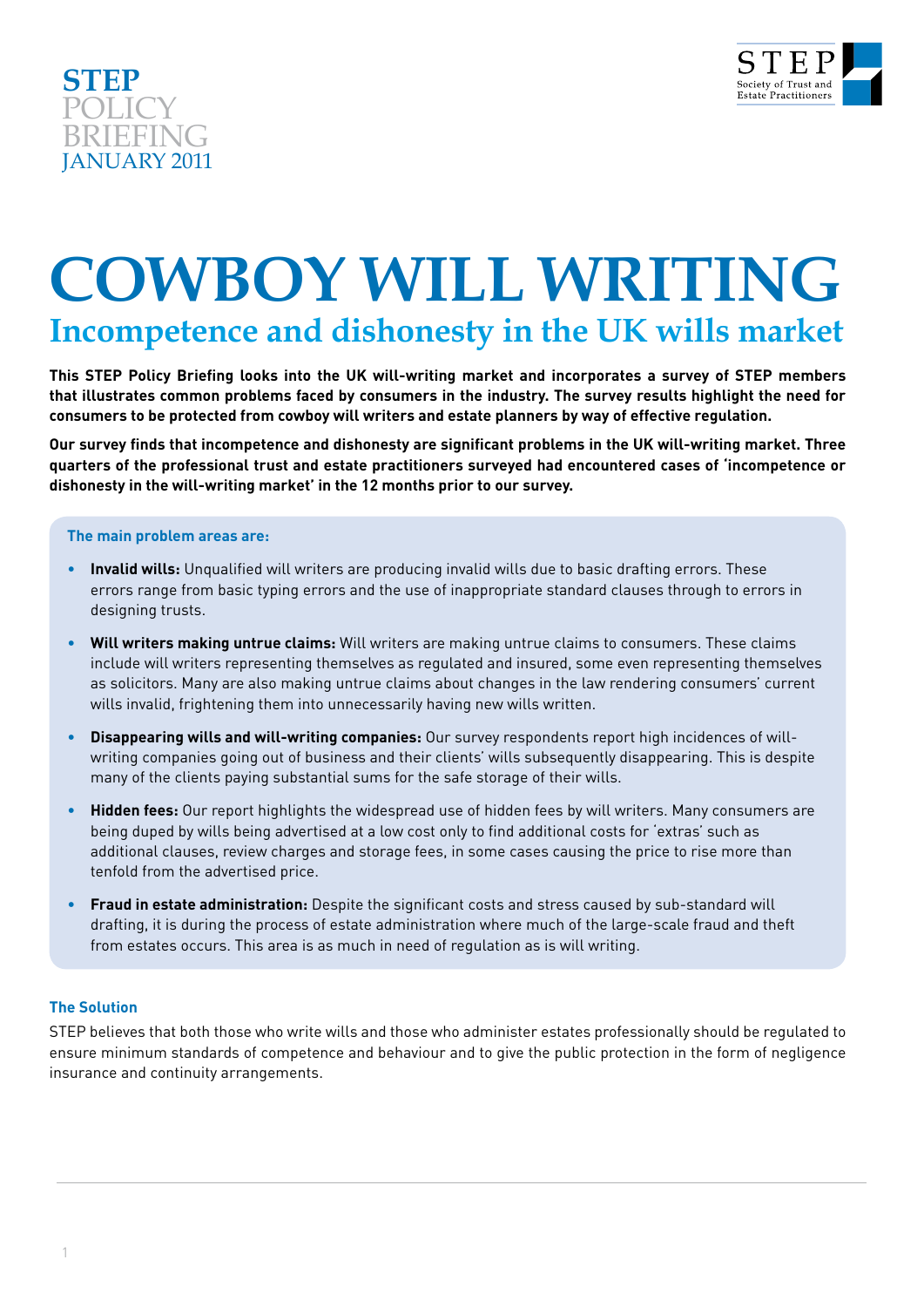## **Introduction: The Will-Writing Market**

STEP believes that everyone should be encouraged to have a will. A will helps ensure that someone's estate will be used as they would wish after their death. Drafted properly, a will can provide support to families, friends and charities after a death. The National Consumer Council estimated in 2007 that  $64$  per cent<sup>1</sup> of adults in England and Wales do not have a will, while the Office of Fair Trading in 2010 estimates the figure at 53 per cent<sup>2</sup>.

Passing-on an estate is probably the biggest financial transaction most people will ever plan for. Those with relatively simple affairs can often draft a usable will themselves with the help of some research.

Those with more complex affairs, however, are usually best advised to seek professional advice. The cost of such advice will normally be modest relative to the potential cost and family distress that can be caused if, for example, a badly drafted will fails to do what was intended or is contested.

The problem consumers currently face is that the business of offering professional advice to those wanting to make a will in England and Wales is totally unregulated. As Lord Hunt, in his 'Review of the Regulation of Legal Services' noted, most people 'would surely be taken aback to learn that anyone can currently set himself or herself up as a will writer.'3 They need have no technical qualifications, negligence insurance or continuity arrangements to protect clients should they cease trading for whatever reason. A survey conducted for the Institute of Professional Will Writers found that 78 per cent of the public thought that these issues should be remedied via regulation of will writers.4

STEP is concerned that incompetent, dishonest and unqualified will writers are taking advantage of consumers. Overcharging and basic errors are leading to considerable family upset.

The Scottish government has moved to regulate nonlawyer will drafters and confirmation agents through the Legal Services (Scotland) Bill 2010.

In June 2010, the Legal Services Board launched a review of the threat posed to consumers in England and Wales by unprofessional will writers, and is currently seeking evidence of consumer harm.

Although the UK government is now considering taking some action, in the past it has been reluctant to do so because the numbers of officially reported problems have been relatively small.

STEP believes this is a much wider problem than is currently acknowledged and there may be very substantial underreporting of malpractice. One reason for this is that problems with poorly drafted wills are usually only discovered after a death when it is too late to remedy the situation. The consequences for those who pay for sub-standard wills are much added stress and the cost of either redrafting the will, or if post-death, the stress and costs associated with intestacy or unnecessary tax bills.

**The Society of Trust and Estate Practitioners (STEP) is the worldwide professional body for practitioners in the fields of trusts and estates, executorship and related issues. STEP aims to promote the highest professional standards through education and training leading to widely recognised and respected professional qualifications. STEP also works to demonstrate the value of good stewardship and planning across future generations to governments, professionals, financial institutions and the public. STEP internationally has over 16,000 members, with almost 6,000 members in the UK. Over 4,000 students worldwide are currently studying for STEP qualifications and in the UK STEP supports an extensive regional network providing training and professional development.**

<sup>1</sup> ''Finding the will', a report on will-writing behaviour in England and Wales, National Consumer Council, 2007

<sup>2</sup> 'Should will writing be a reserved legal activity?', presentation to LSB will-writing workshop, Office of Fair Trading, 2010

<sup>3</sup> 'The Hunt Review of Legal Services', The Law Society, October 2009

<sup>4</sup> Institute of Professional Will writers, June 2007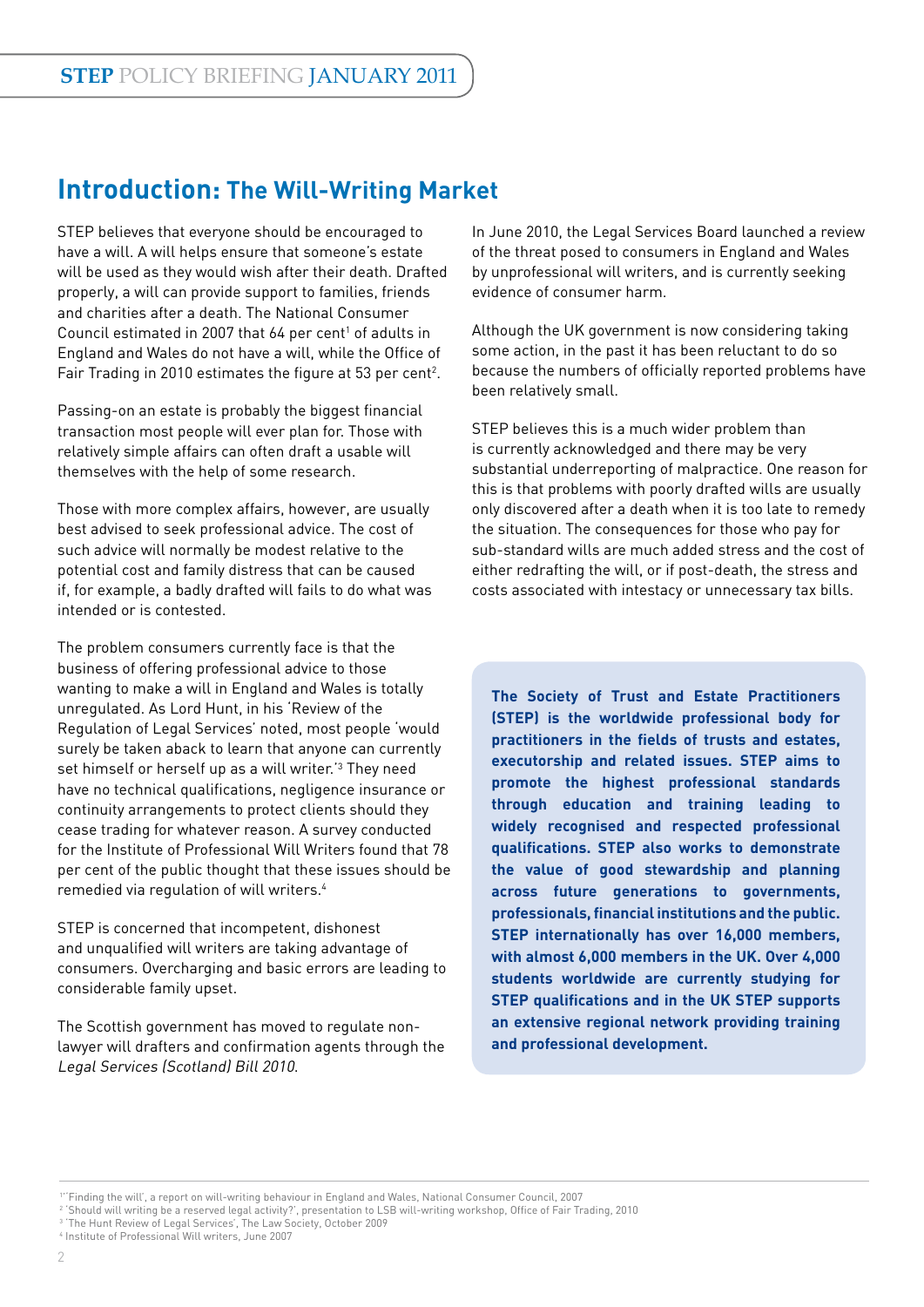

### **STEP Will-Writing Survey**

To gain a better understanding of the problems currently facing consumers in the will-drafting market, STEP conducted a survey of its UK members and asked for examples of malpractice they had encountered. For the purposes of the survey, 'will writer' is defined as anyone who writes a will and may include solicitors or nonsolicitors such as 'will writers' or Independent Financial Advisers (IFAs).

The STEP Will-Writing Market Survey asked 693 members of STEP (over 10 per cent of STEP's UK membership) whether they had encountered a number of problems commonly cited as poor practice, and then asked members to elaborate and provide examples of such encounters.

### **Main Survey Findings**

- 84 per cent of STEP members who responded have come across at least one will containing drafting errors in the last year, with more than 72 per cent coming across multiple wills containing errors.
- 75 per cent of respondents have encountered cases of incompetence or dishonesty in the will-writing market in the last 12 months.
- Two thirds of respondents reported coming across hidden fees that were not outlined in the stated price for a will.
- 63 per cent have direct experience of cases where will-writing companies have gone out of business and disappeared with their clients' wills.
- Just over one third have encountered cases where incompetence has led to significant additional tax bills.

The survey results are presented with the percentages of responses to each question in graphical form followed by a summary of the examples or problems associated with each question. Finally, a number of verbatim responses from our members are included, which illustrate the problems associated with each question.



#### **In the last year how many wills have you come across with drafting errors?**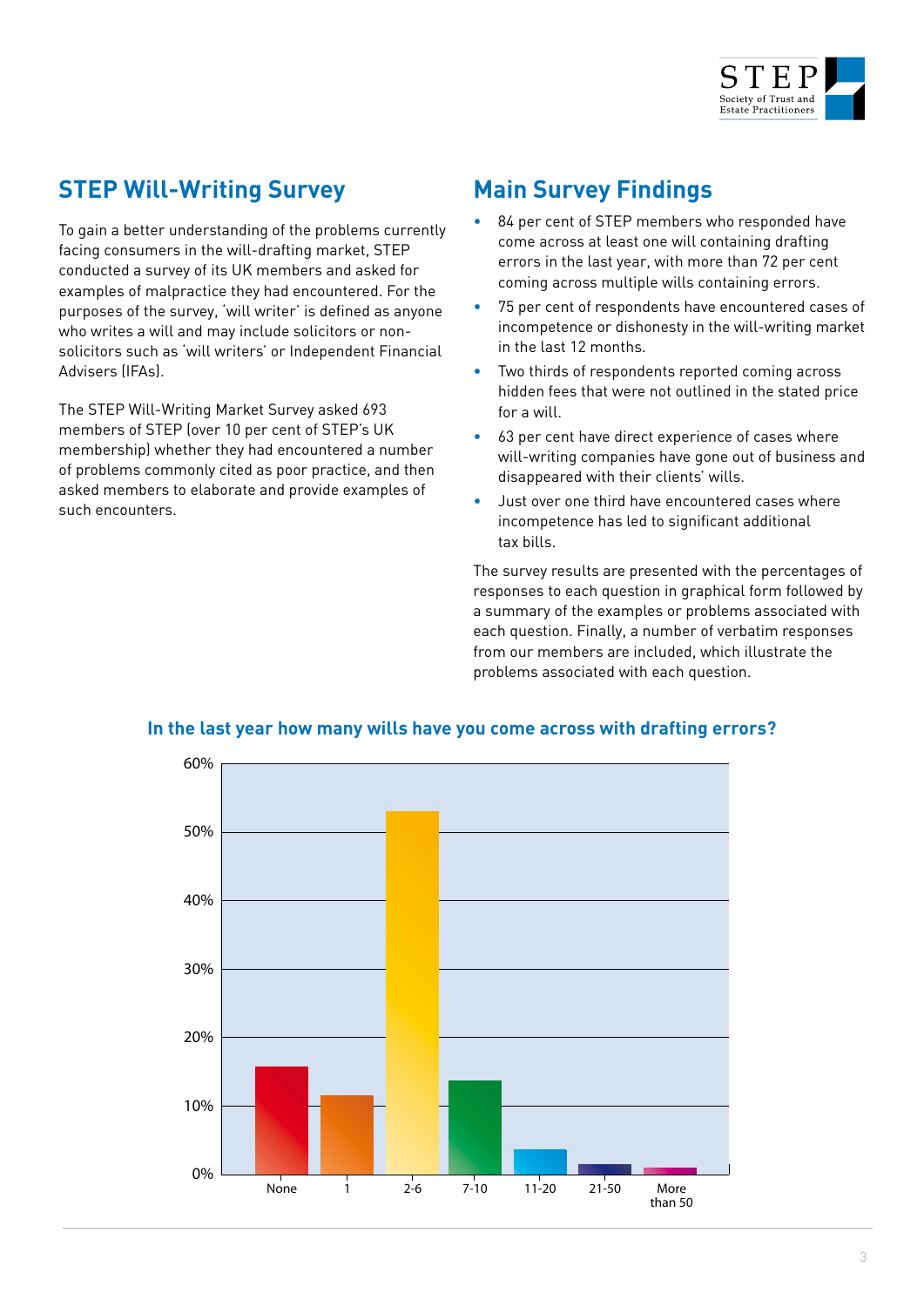### **Basic Mistakes**



#### **Have you come across will writers whose wills are invalid due to basic mistakes in the will?**

#### **Problems outlined included:**

- Problems with witnesses
- Basic typing errors
- Trust errors
- The use of standard clauses
- Lack of legal knowledge by will writers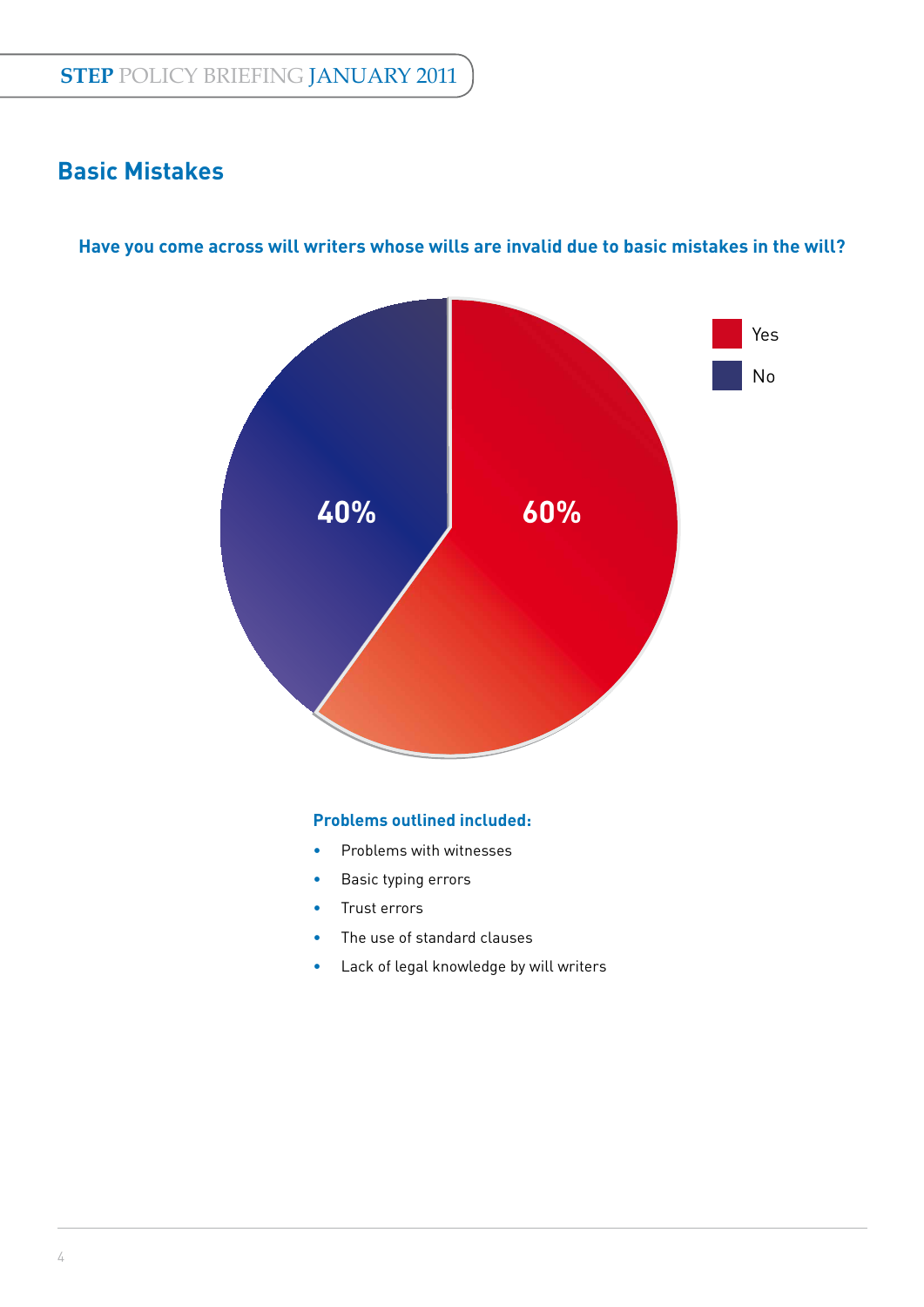

- **Problems with witnesses:** Wills have been signed by only one witness when two are required; witnesses have not been present when signing wills; practitioners have failed to ensure witnesses sign at the same time; witnesses have signed but provided no dates at all; instances have occurred where beneficiaries and their spouses have witnessed wills.
- **Basic typing errors:** Basic errors have been made in the listing of names and address details included in the will; errors have been encountered in page numbering; instances have occurred where names have been completely missed out; wills have been seen with pages missing; other instances where the principal beneficiary was a completely incorrect person unknown to the testator (cut and paste errors); amendments have been made to wills without being initialled by the testator or witnesses.
- **Trust errors:** Errors have been made in designing trusts such that trusts will not be valid when required; complicated trusts have been used within wills in situations where they are entirely unnecessary.
- **The use of standard clauses:** Inappropriate standard clauses are being used without thought and the end product is often worse than intestacy; attestation clauses (clauses wherein the witnesses certify that the will has been executed before them) have been found to have incorrect wording; wills are being drafted in a standard format with standard precedents with nothing particular to the clients, often resulting in the clients not being able to understand them; wills are being drafted where clients never see anyone face-to-face, with everything being done through the post.
- **Lack of legal knowledge by will writers:** Wills have been found containing muddled wording caused by the cobbling together of incompatible precedents; wills have been written with a lack of understanding of the law and taxation; wills have been written that fail to deal with the residuary estate leading to partial intestacy; wills have been found that were written by the main beneficiary causing issues of undue influence; wills have been drafted shortly before a marriage without any clause stating in contemplation of the marriage.

*"In one instance the will was not signed, however, after the Testators' death; the family were told by the will writer that her signature on their terms and conditions would suffice. Needless to say, the will was invalid."*

Dawn Plant, Pinkney Grunwells Lawyers LLP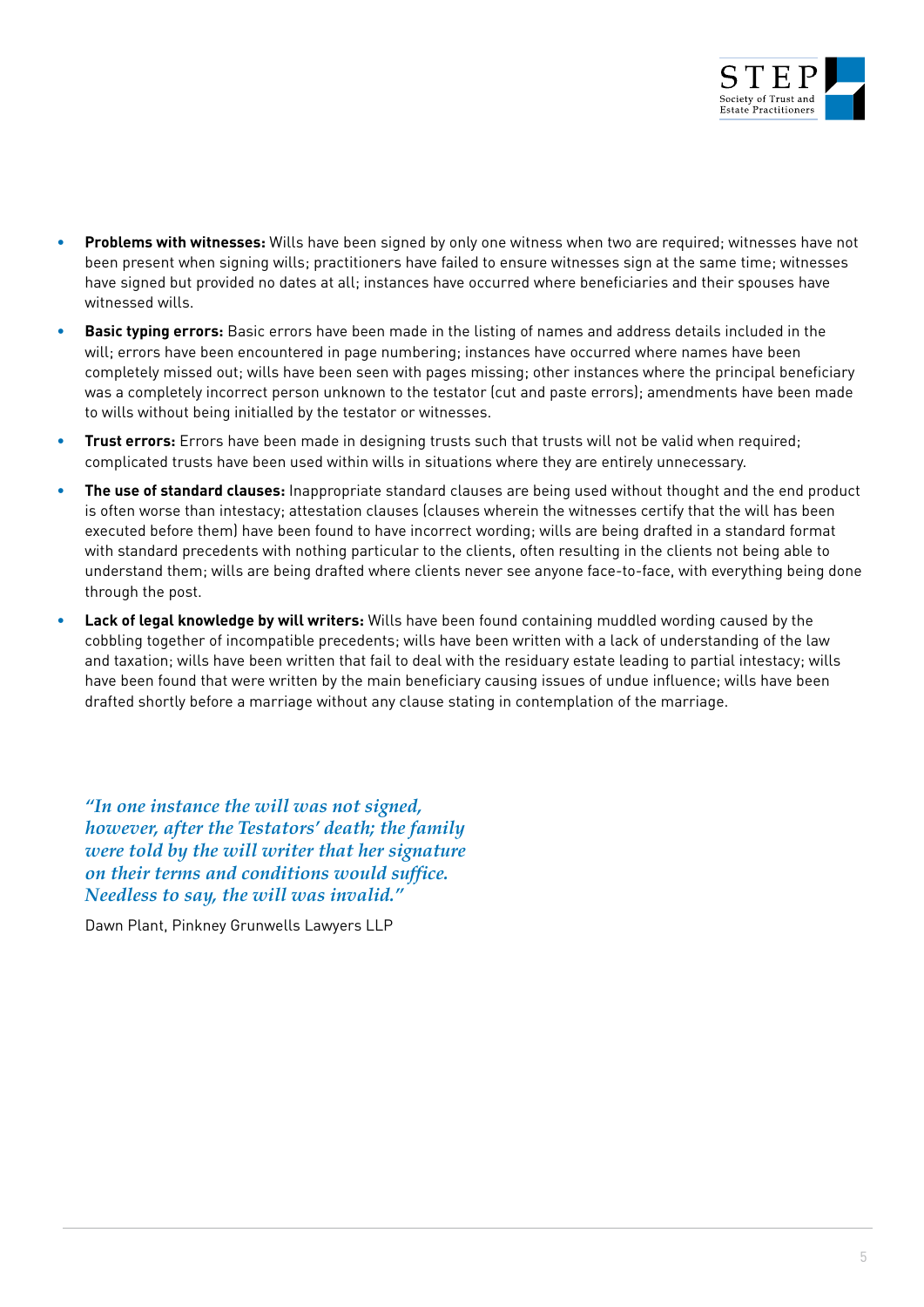### **Will Writers Making Untrue Claims**



#### **Have you come across will writers making untrue claims?**

#### **Our survey found untrue claims were being made about:**

- The law regarding probate and succession
- Qualifications
- Charging
- Existing wills
- Regulation
- Care fees
- Storage
- Tax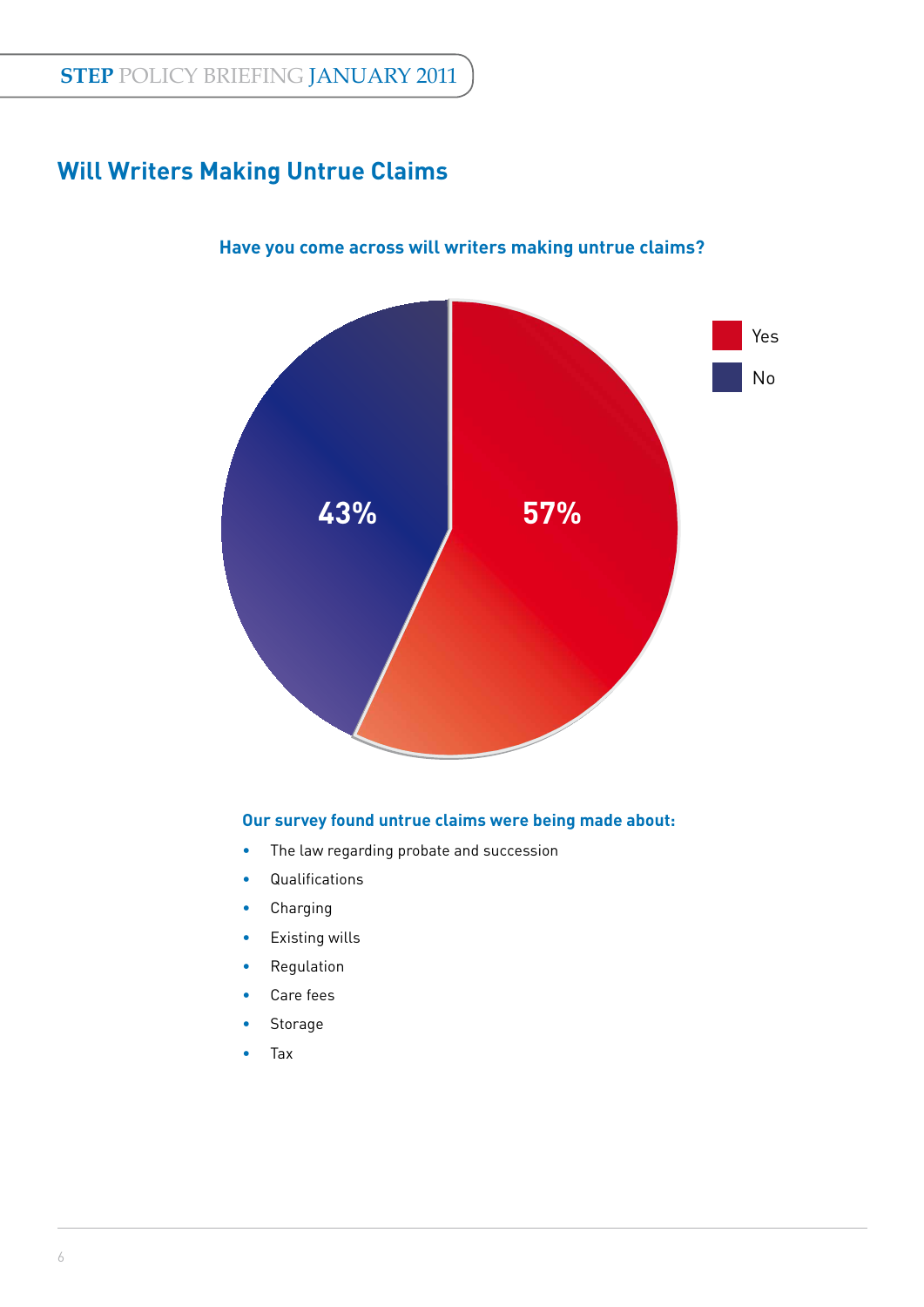

- **The law:** Limited liability will-writing companies have named themselves as being able to act as executors; will writers have implied to potential clients that without a will their estate will go to the Crown, omitting to mention the workings of the intestacy rules; will writers have informed beneficiaries that they cannot be appointed executors; practitioners have told people that wills are invalid unless each page is numbered and signed; clients have been told it is not possible to treat their children unequally; will writers have stopped people in the street to say that the law has now changed so that one could now be an executor and a beneficiary; practitioners have claimed that they [the will writing practitioners] had to be named as executor and that the client had to store their will with them and be subjected to ongoing storage costs.
- **Qualifications:** Will writers have represented themselves as solicitors on the basis that they have a law degree and are employed part-time by a firm of solicitors; clients have used will writers mistakenly, thinking they were qualified solicitors because the company name contains words such as 'Legal' or 'Law'.
- **Charging:** Will-writing company representatives reportedly have made untrue (and unrealistic) claims as to the cost and the necessity of lengthy clauses; will writers have claimed to be cheaper than solicitors and easier to deal with, for example suggesting to clients that solicitors' charges for dealing with estates would be '15 per cent'; clients have been told that if they paid GBP2,500 up-front, when the will came to be proved it would save costs as they would perform probate without further charge.
- **Existing wills:** Practitioners have told people that their existing wills are out of date and need rewriting when they are, in reality, fine.
- **Regulation:** Some will writers are falsely claiming that they are regulated, insured and competent when they have taken no recognised examination.
- **Care fees:** Practitioners have claimed falsely that a transfer of assets would safeguard their assets from care fees; some companies have claimed that by making a will their client will avoid care fees, with some even offering an impossible '100 per cent guarantee' of this.
- **Storage:** Clients have been told that their wills are being stored securely when they are being stored in attics and sheds; some practitioners are charging annually for the storage of wills, which are actually held by a third party free of charge.
- **Tax:** Practitioners are falsely claiming that wills as drafted would preclude any liability to inheritance tax (IHT).

*"I recently encountered a non-solicitor willwriting company with a stand in a Milton Keynes shopping centre telling mums with pushchairs that their children will be taken into care if they don't make a will."*

Karen Shakespeare, Shoosmiths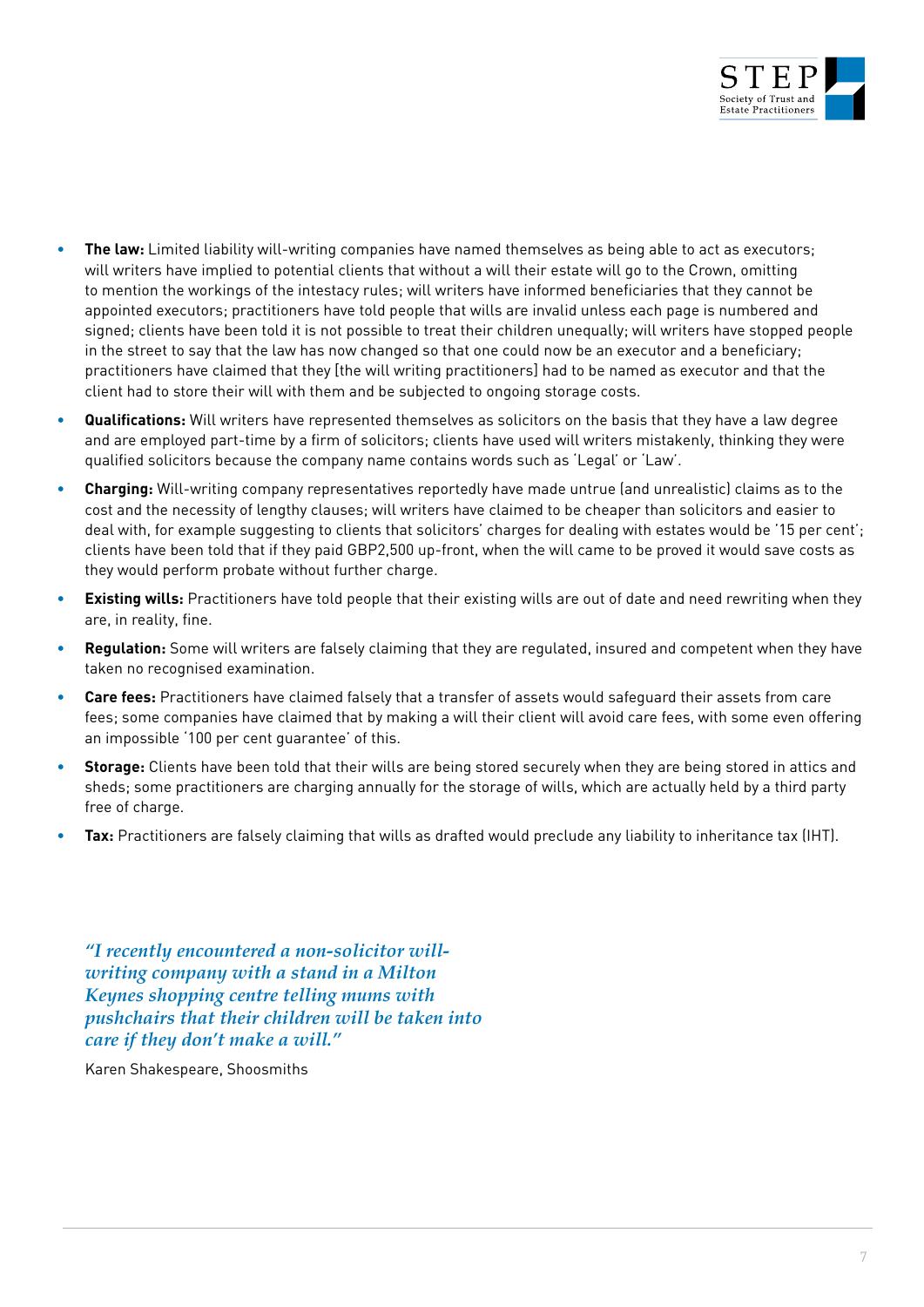### **Incompetence Leading to Higher Tax Bills**



#### Have you come across cases where incompetence has lead to significant tax bills?

#### **Problems outlined included:**

- Failure to understand tax implications
- Basic errors
- Trust errors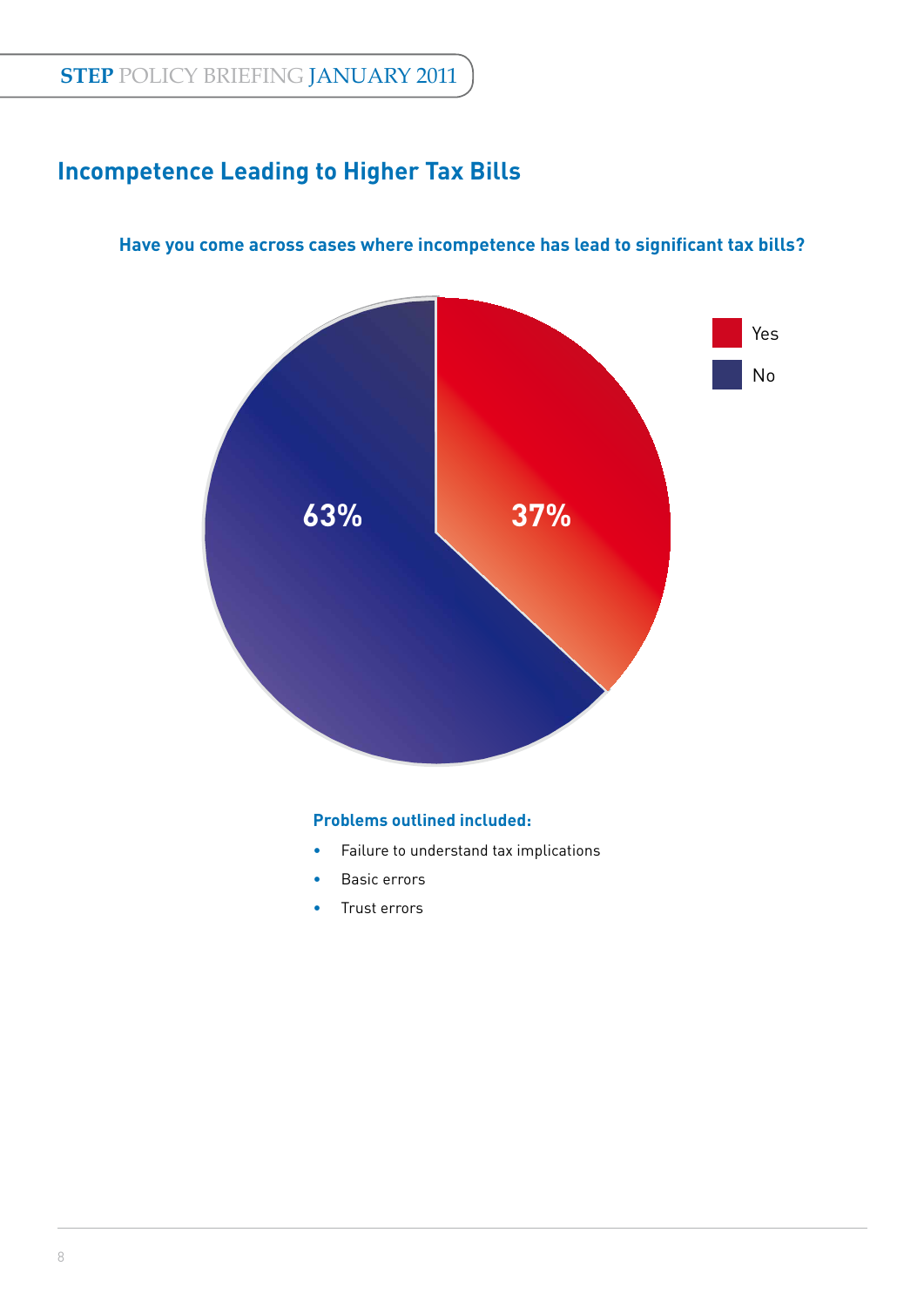

- **Failure to understand tax implications:** Tax mitigation strategies have been used inappropriately or not at all, e.g. nil-rate band (NRB) clauses drafted in a way that meant they did not take effect at the appropriate time, trusts used 'to avoid care home fees' for clients who were not eligible for support under the Charges for Residential Accommodation Guidelines (CRAG), and charitable bequests drafted in such a way that causes litigation between executors and charities over whether the estate was intended to be split equally before or after tax.
- **Basic errors:** Some will writers have not asked for an outline of the estate before drafting a will and therefore have been unable to assess whether the client needed alternative tax or estate-planning advice. In one case, the estate passed to the intended beneficiary's son, incurring additional tax in the process.
- **Trust errors:** The software used by one online company has a major glitch regarding Protective Property trusts, which will cause hundreds of wills to fail; some will writers have made no provision for long-term care protection for elderly and vulnerable clients; life interests have been created unnecessarily; no account has been taken of provisions in the Finance Acts; attempts have been made to place assets already in a trust wrapper into a trust.

*"I was consulted by a married couple who own assets in excess of GBP30 million in the UK and other jurisdictions. They had had wills made for them by a will writer with no professional qualifications. They said that he had given them absolutely no tax advice and that he had not even explained to them the effect of the wills in the UK. The wills that he had prepared were totally unsuitable and would have led to significant tax liabilities, both IHT and taxes in other countries. The clients said that the will writer had never advised them that they should seek tax and succession advice in the other countries where they have assets and that they had therefore assumed that the wills would be effective in all the other countries where they have assets. As the clients were alive, the situation could be remedied, but if I had been consulted after one of them had died, the situation could have been disastrous."*

Cliona O'Tuama, private client solicitor, London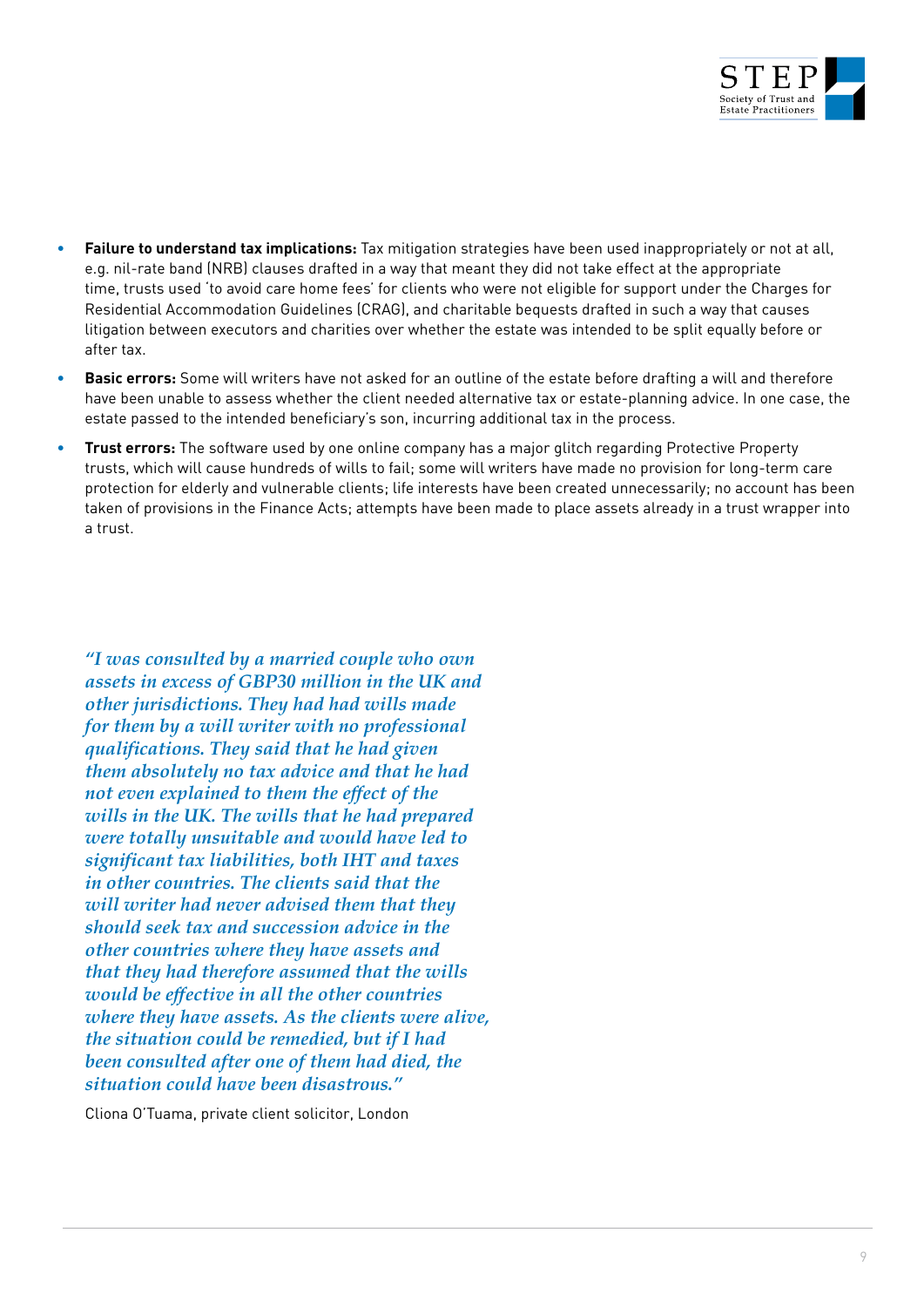### **Inappropriate Relationships with Recommended Companies**



#### **Problems outlined included:**

- Inflated fees
- Free wills offered on proviso of subsequent work
- Will writers refusing to renounce as executors
- Self-appointed trustees
- Dubious legacies
- Breaking the self-dealing rule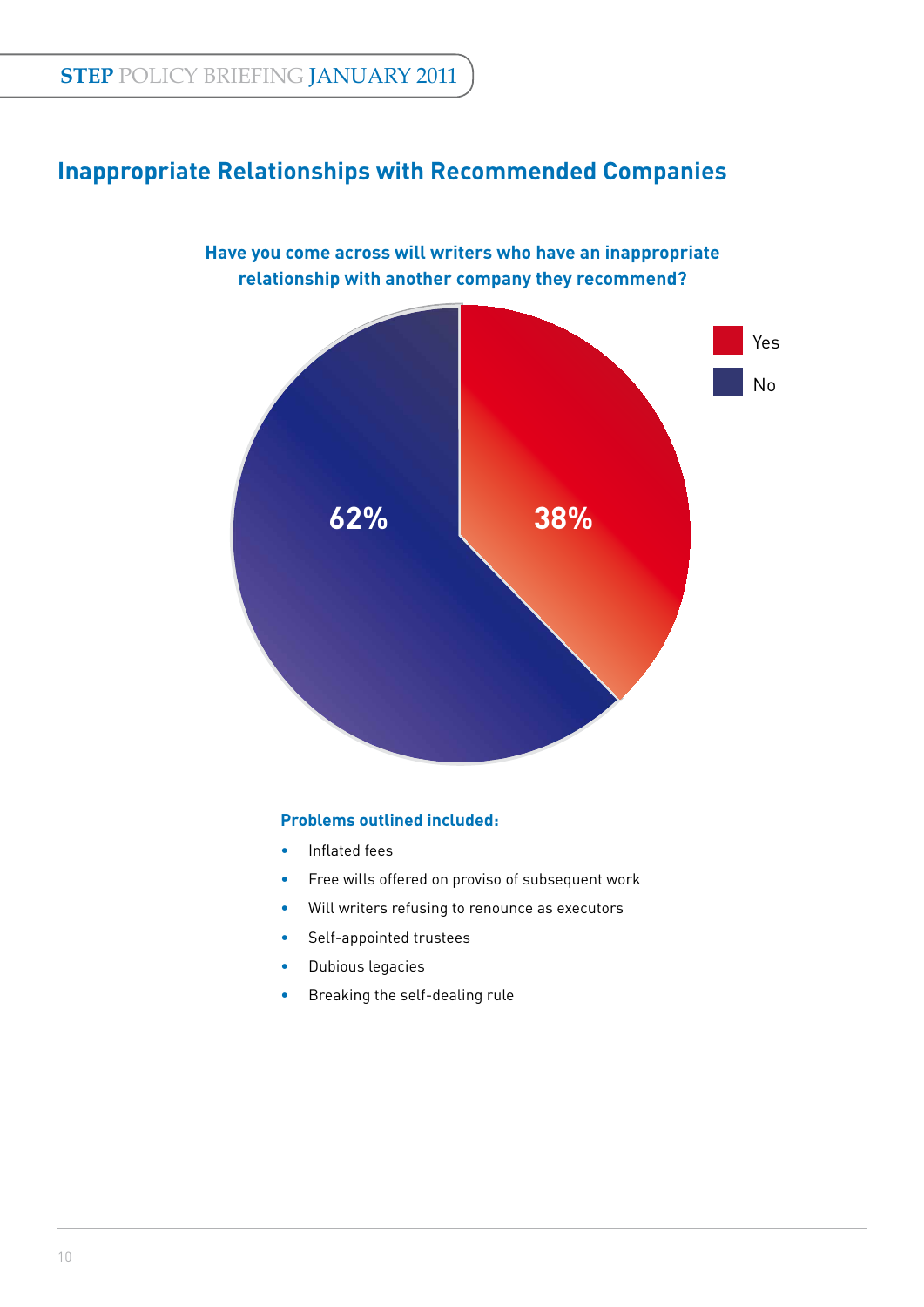

- **Inflated fees:** Work has been referred from England to trust companies in Scotland when the client thinks they are using a local company; will-writing companies have insisted that trust companies they are tied to are made executors at overstated cost.
- **Free wills offered on proviso of subsequent work:** Some IFAs have set up what is described as a complimentary will-writing service to try and keep the investments with the IFA, and have subsequently scrapped the will-writing business due to reoccurring problems with the wills that had been written.
- **Will writers refusing to renounce as executors:** Will writers have made enormously complex wills, appointed themselves as executors and trustees and have refused to renounce after the death when asked to, resulting in significant costs to the estate.
- **Self-appointed trustees:** Will writers commonly take a power of attorney to take out grant of probate, which could leave a vulnerable person open to exploitation; will-writing companies have appointed company owners as trustees of life interest trusts of property (or asset preservation trusts); clients have been forced into transferring their property (sole proprietor) into the joint names of themselves and a trust company as tenants in common – writing a will incorporating a trust whereby the company in question was appointed as trustee. Thereafter the company refused to cooperate in the transfer back to the client and was forced to resign by the invoking of appropriate statutory trusts.
- **Dubious legacies:** Will writers have been recommended to clients by IFAs who are including clauses in the clients' wills leaving 1 per cent of the estates to the IFA; there have been instances of relatives drawing up wills providing legacies to themselves and others that clients did not instruct.
- **Breaking the self-dealing rule:** Executors have been persuaded by will writers to employ a connected company for advice with the companies then working together so that both the adviser and the executor personally benefit, to the detriment of the beneficiaries and in breach of the self dealing rule and the executor's fiduciary duty.

*"Where will writers are IFAs, they tend to work in tandem with a bank/building society/ investment provider to persuade clients to make a will and 'tax planning investments' at the same time."*

Sian Morris, Jeffreys & Powell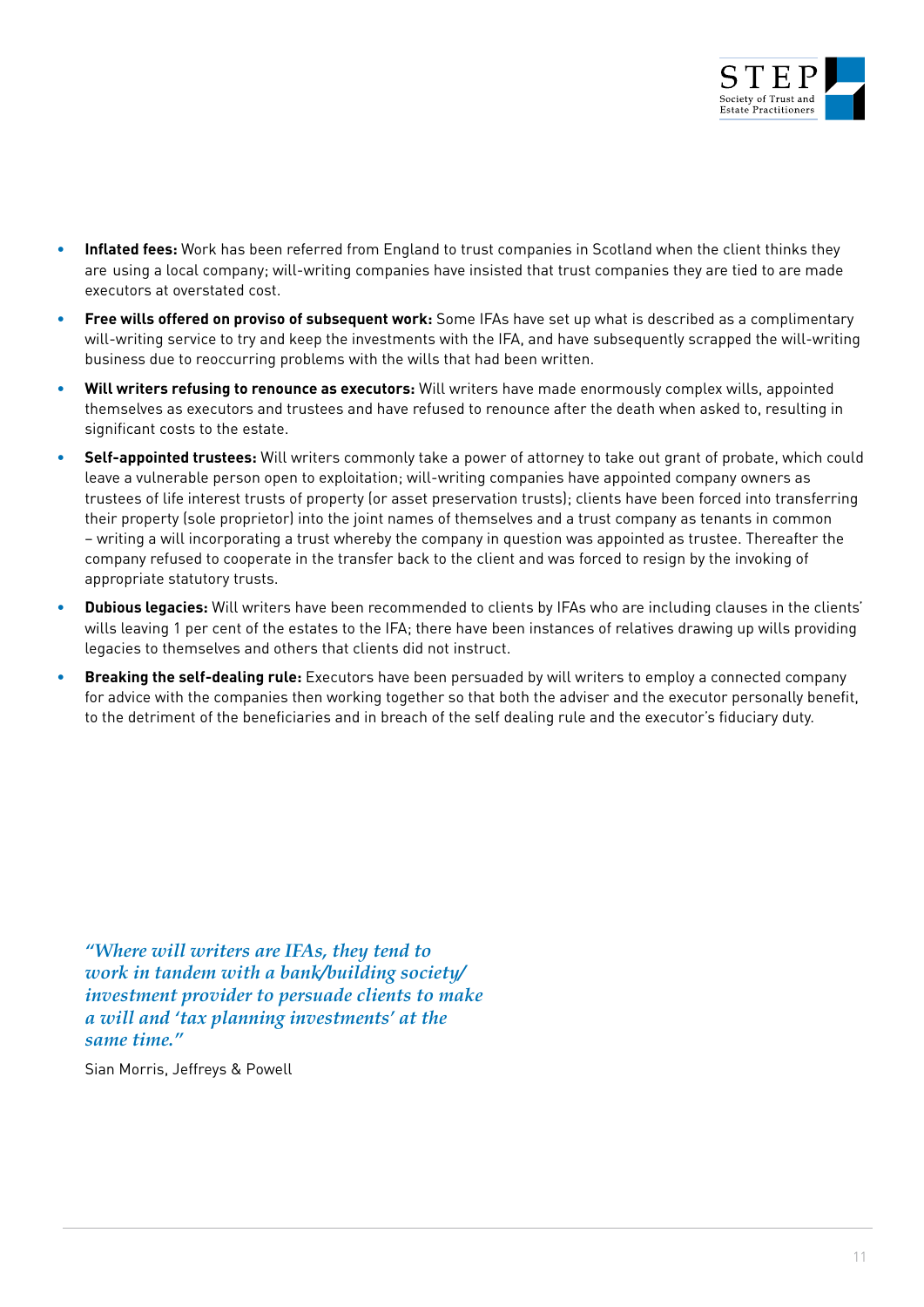### **Capacity Issues**





#### **Many issues with respect to capacity were outlined including:**

• **Capacity issues:** Clients have been asked to sign wills while vulnerable in hospital, leading to family breakdown and huge emotional and physical distress for clients; wills have been witnessed by will writers whose clients are severely affected by Parkinson's and totally lacking capacity; one company sent out letters after the commencement of the Mental Capacity Act 2005 stating that they were prepared to still draft Enduring Powers of Attorney (EPAs) and backdate them, despite the Act forbidding new EPAs from being written; a will writer who had a client who had suffered a stroke and a medical report concluded he had no capacity had a will signed at the direction of the testator; a will writer was told the client had Alzheimer's but then suggested that the attorneys should transfer all his assets to themselves since he did not have capacity to make a will; a practitioner asked for a copy of their new client's attendance note but the will writers said it was not their practice to make one – they had a tick box instruction sheet for their representatives to use.

*"I have a client who was a patient under the Court of Protection and for whom we acted as Receiver. He was under section in hospital and had contacted a will writer who had been out to see him and would have made a will had it not been for the fact that my client did not send him the cheque up-front. When I contacted him, he had given no thought to the question of capacity – despite seeing him in hospital – and hadn't realised that the ward was a psychiatric one."*

Victoria Motley, Forbes Solicitors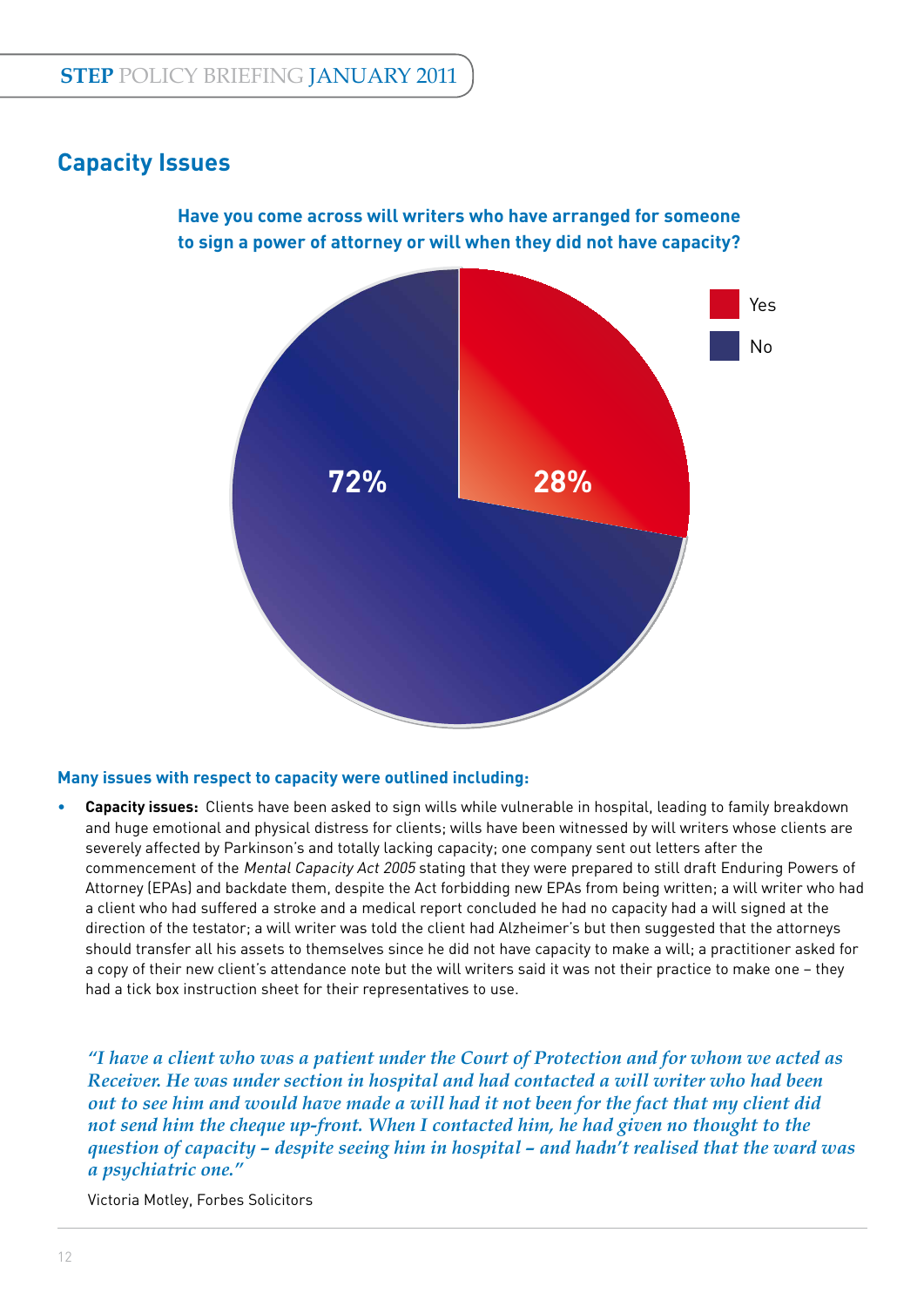

### **Company Ceases Business and Disappears with Clients' Wills**



#### **Have you come across cases where wills have been written for families by a company that had gone out of business disappearing with their wills?**

#### **Examples outlined included:**

- Non-notification of changes of address: Owners of will-writing firms have moved overseas, leaving no forwarding address for service; in one instance a will writer moved but did not tell the client, who cancelled their direct debit after receiving no response from them resulting in the will writer destroying the client's wills and EPA.
- **Company goes out of business and wills subsequently disappear:** Will-writing firms have ceased trading and are uncontactable, and where their directors had been appointed executors and trustees, fresh wills needed to be prepared for the clients; practitioners have attempted to contact will-writing companies to obtain original wills but they have disappeared without a trace.
- **Companies setting-up under new trading names:** Will writers have ceased trading and then set up under another name and started to trade again.
- **Inadequate storage of wills:** A will writer 'stored' wills in his loft, and then moved house but left the wills there; original wills have been discovered in a garage; a practitioner has encountered a company that said it was unreasonable to request an original will that had been prepared three years ago as it was too long ago; a wills bank was found in a garden shed.

#### *"The wills had been dumped in a barn in Essex and it was not clear whether the deceased had ever signed the will."*

Susan England, Glazer Delmar Solicitors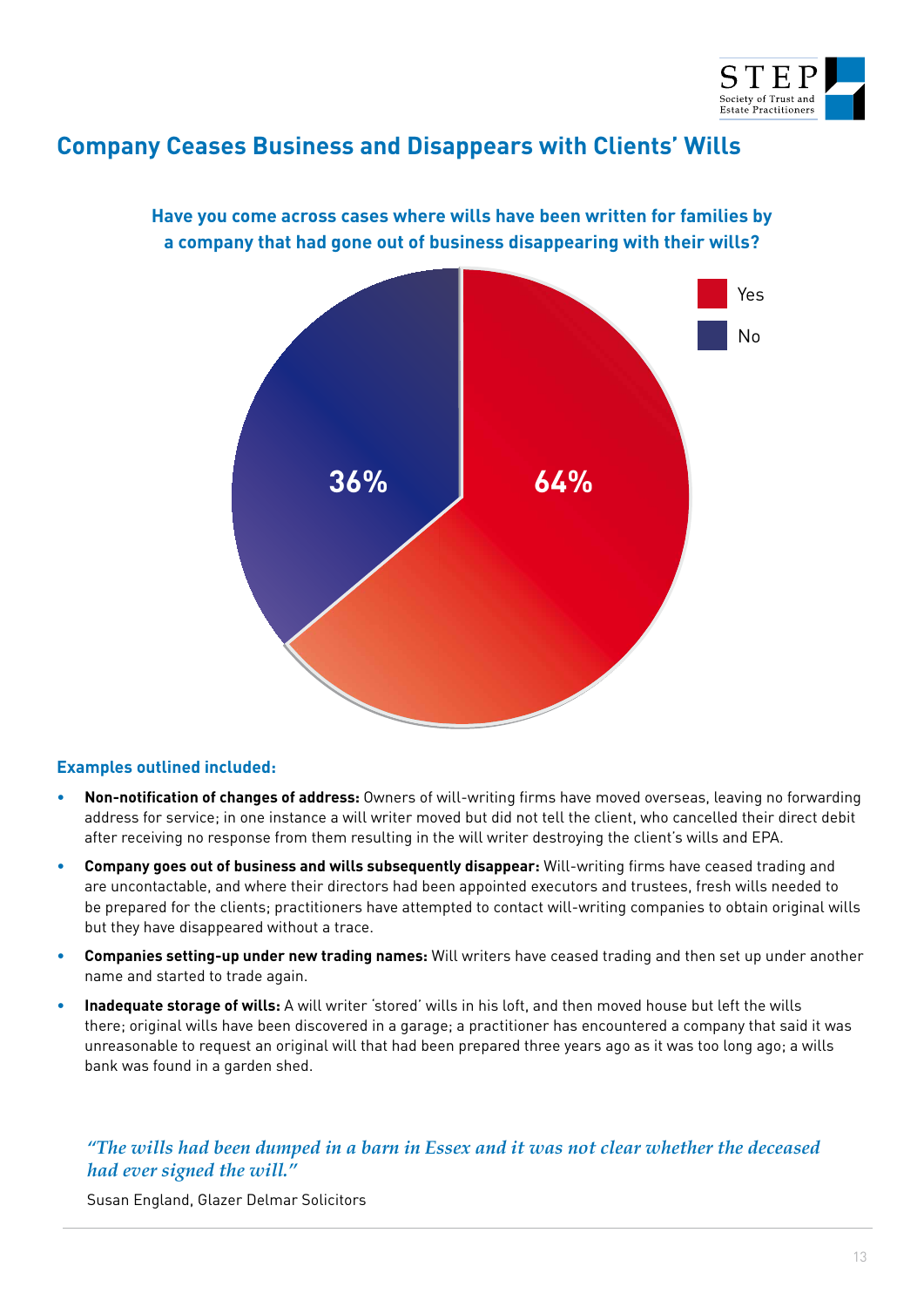### **Stated Fees Increase Due to Hidden Charges**

#### **Have you come across cases where a will writer states a fee for writing a will but where it charges more as a result of hidden charges being applied?**



#### **Examples outlined included:**

- **Review charges:** Companies have levied an annual review charge when the reviews are only carried out every few years.
- **Storage administration fees:** Clients have been unaware that solicitors generally do not charge an administration fee for holding a will; will-drafting companies have gone into administration and their wills have then passed to another company that charges further fees for their release of the wills.
- **Adding unnecessary clauses:** Will-writing companies have made wills much lengthier and more complicated than is necessary in an effort to justify extra charges.
- **Pressure door-to-door sales tactics:** An instance where a will was advertised for GBP23 but ended up costing several hundred pounds and the will writer refused to leave the client's house without payment, demanding the clients pay GBP800 after the first meeting by credit card before the will writer would leave and then the drafts sent were not as per their instructions.

#### *"Will-writing company representatives are the modern-day 'foot-in-the-door' salesmen."*

*"The 'hidden charge' was their fee for subsequently administering the estate, having got themselves appointed as executors. Their fee was cGBP20,000 for a simple GBP100,000 estate, where I would not have expected fees from a solicitor to exceed GBP5,000."*

Eric Paul Gardner, Marsden Rawsthorn LLP

Stephen Morgan, Solicitor, British Heart Foundation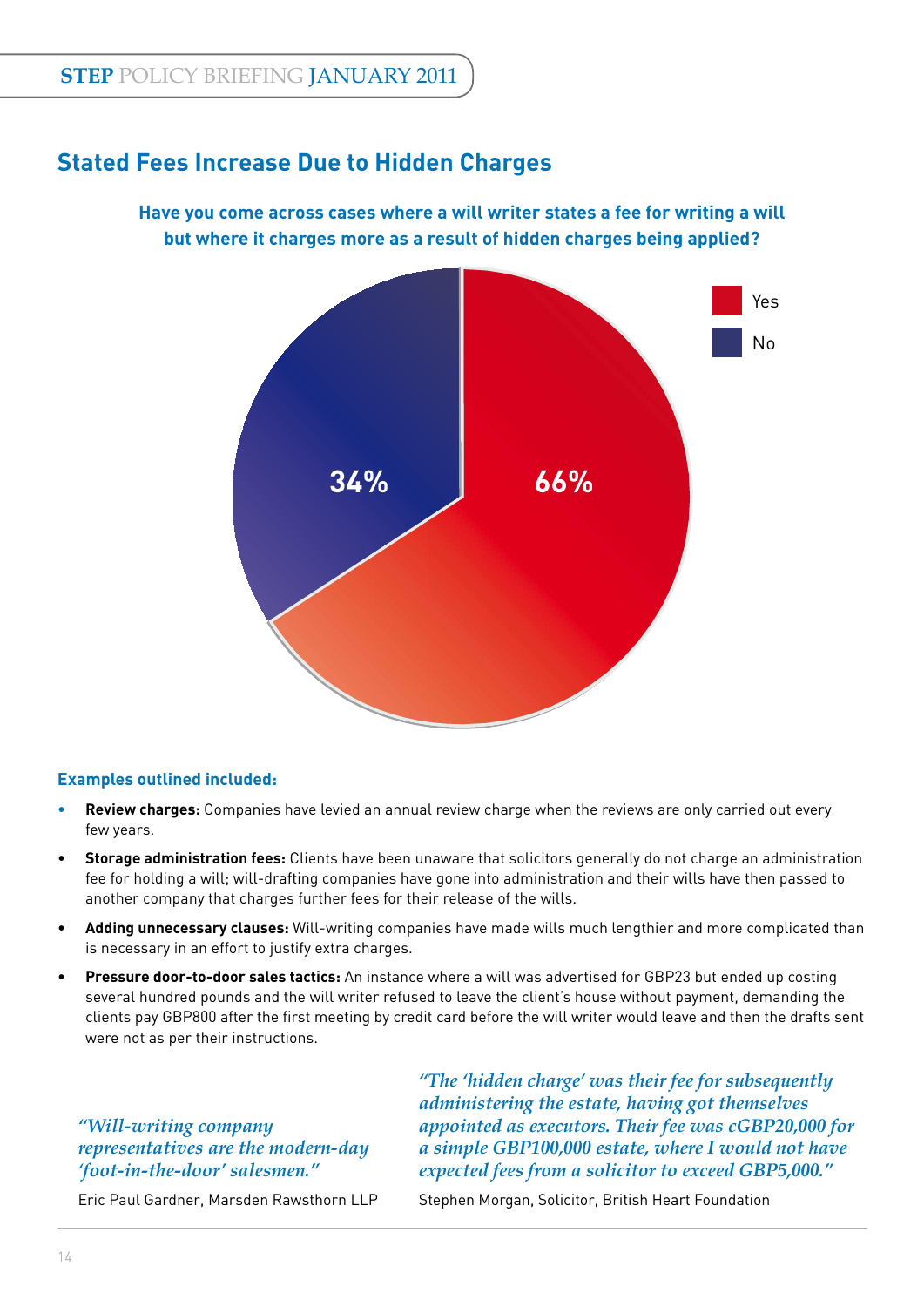

### **Charging for Will Storage Fees**



#### **Examples outlined included:**

- **Claims of a National Will Register:** Clients have been charged GBP20-50 per year for will storage and some have even been told that there is a national will register.
- **Storage fees charged for invalid wills:** Clients have been charged by direct debit for unsigned wills.

*"I charge an annual fee to my clients to store their wills. It is a good continuing income. It is a modest amount – usually GBP20 per annum and for that they get their wills and LPAs stored in a fi reproof and waterproof environment and fully insured. More lawyers should*  do this! I have worked in law firms where wills are stored in a filing cabinet, disorderly and *often resulting in wills being mislaid, lost, etc, and also unregistered title deeds with the same problem. I find my clients prefer to have the comfort of knowing that if I'm storing their important docs they are guaranteed safe and for that they will pay a fee to me in the same way as they will to their high-street bank. I think there is nothing wrong with this at all."*

Elaine Theaker, Advantage Wills Limited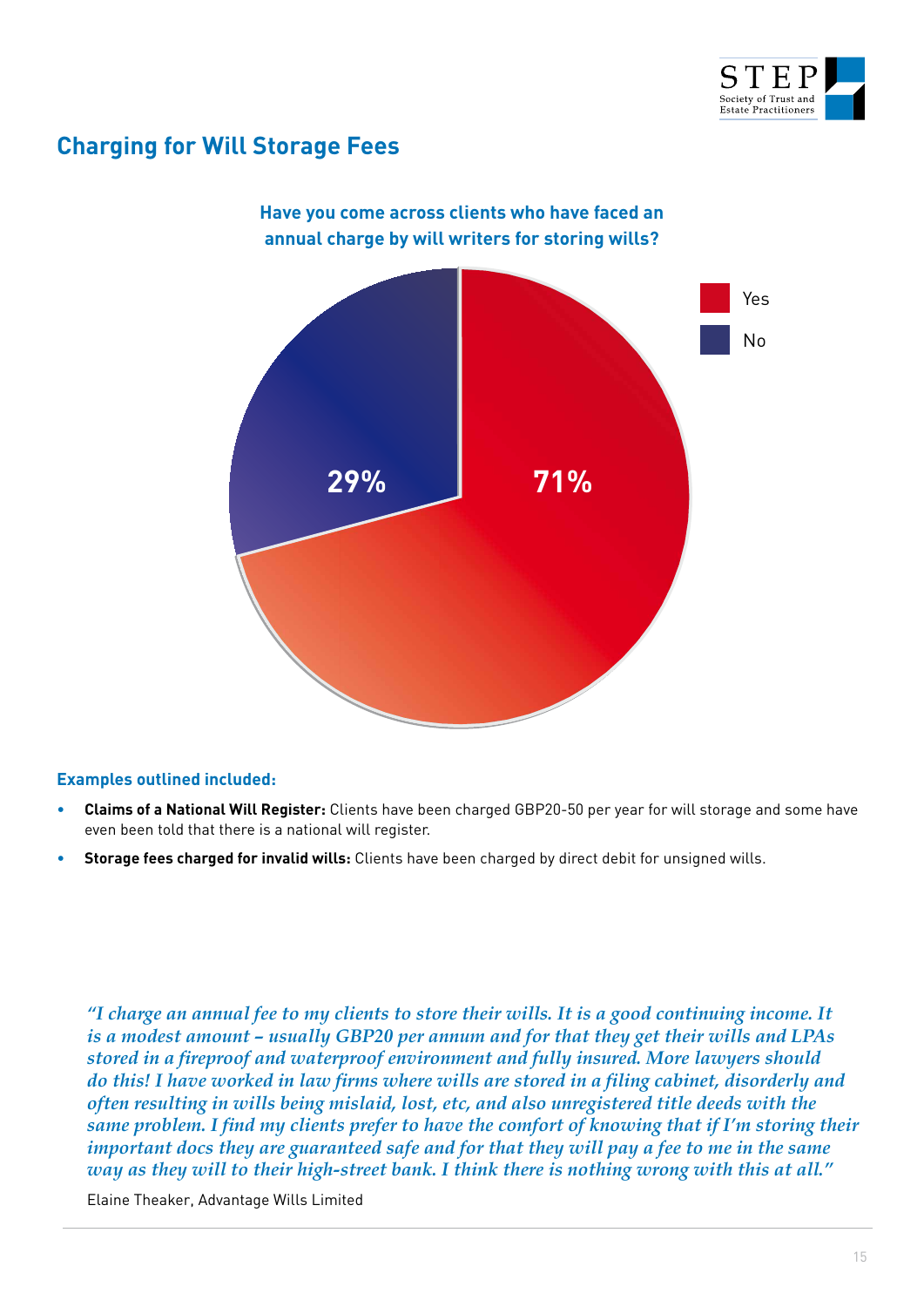# **Legislative Developments and the Problems Facing Consumers in Estate Administration**

New regulations to protect consumers in the drawing up of wills were tabled by the Scottish government in early 2010 and enacted in October of the same year.

The policy, which came in the form of amendments to the Legal Services Bill (Scotland), aims to address concerns that some non-lawyer will-writers may be exploiting a lack of regulation.

The Scottish government has estimated that there are about 100 non-lawyer will-writers operating as businesses in Scotland.

Under the previous legislation, as is still the case in England and Wales, non-lawyer will-writers were not required to have professional indemnity insurance or be associated with a professional body that would exercise disciplinary powers.

The new regulatory framework allows bodies to apply to Scottish Ministers to regulate non-lawyer professional will writers. It provides that any prospective regulator must create a regulatory scheme that includes provisions for: training; a code of practice; professional indemnity arrangements; rules about complaints; and sanctions.

The updated legislation continues to allow non-lawyers to provide a will-writing service, but at the same time protects consumers by providing a set of regulatory rules, enforcement measures and sanctions that apply to such non-lawyers. It does not regulate individuals preparing their own will, or other persons providing a free advice service.

STEP Scotland made a submission to the Scottish government in support of the regulation of will writers, but urging the regulation of estate administration, which is the part of the process during which much of the largescale theft from estates occurs. STEP's Response to the Scottish Government Consultation on the regulation of non-lawyer will writers, February 2010 included the following excerpt:

"There are concerns in the professional advisory community and the charity world that fraud is a significant problem in the administration of estates, and that this activity should also be regulated. STEP commissioned a report on this matter in 2005 and conducted a survey of its UK members<sup>5</sup>. Nearly half of its members had come across suspected cases of fraud or theft from an estate. Moreover, the RNIB estimated that in the UK in 2005, estate fraud amounted to between £100-150 million. Anecdotal experience of the police approach to estate fraud is that the police do not have the expertise to investigate such claims, and estate fraud is difficult to detect. Accordingly the Scottish Executive may wish to consider extending regulation to the provision of estate administration services."

Alison Paul, Chair of STEP Scotland, was quoted in The Scotsman, 30 August 2010 as saying:

"Unfortunately, the large majority of consumer horror stories regarding wills … are not about errors in the drafting. Instead they result from crooked or incompetent handling of the estate after the person's death. That activity is quite separate from the will-writing and is often done by someone other than the person who originally drafted the will.

"As long as estate administration can be carried out under the radar by unregulated people or firms, this sort of fraud and/or bungling will be almost impossible to prevent, and may often pass undetected."

In England and Wales, the Legal Services Board (LSB) and the Office of Fair Trading (OFT) are currently considering the possibility of regulating will-writing services.

A stakeholder workshop, attended by STEP, was held in July 2010, during which it was accepted that the lack of regulation could present a risk for consumers.

Following the workshop, the LSB's Consumer Panel agreed to commission research into the type and scale of consumer detriment arising from current practice in the unregulated will-writing market.

The research will investigate will writing from a consumers' point of view and advise the LSB on whether the existing regulatory framework is meeting consumer needs and providing them with adequate protection.

The research is expected to include mystery shopping, structured interviews with consumers and interviews with providers.

STEP will be submitting this report to the LSB's Consumer Panel as a contribution to their research.

<sup>5</sup> 'Probate Fraud', Arthur Mayson TEP, STEP, 2005.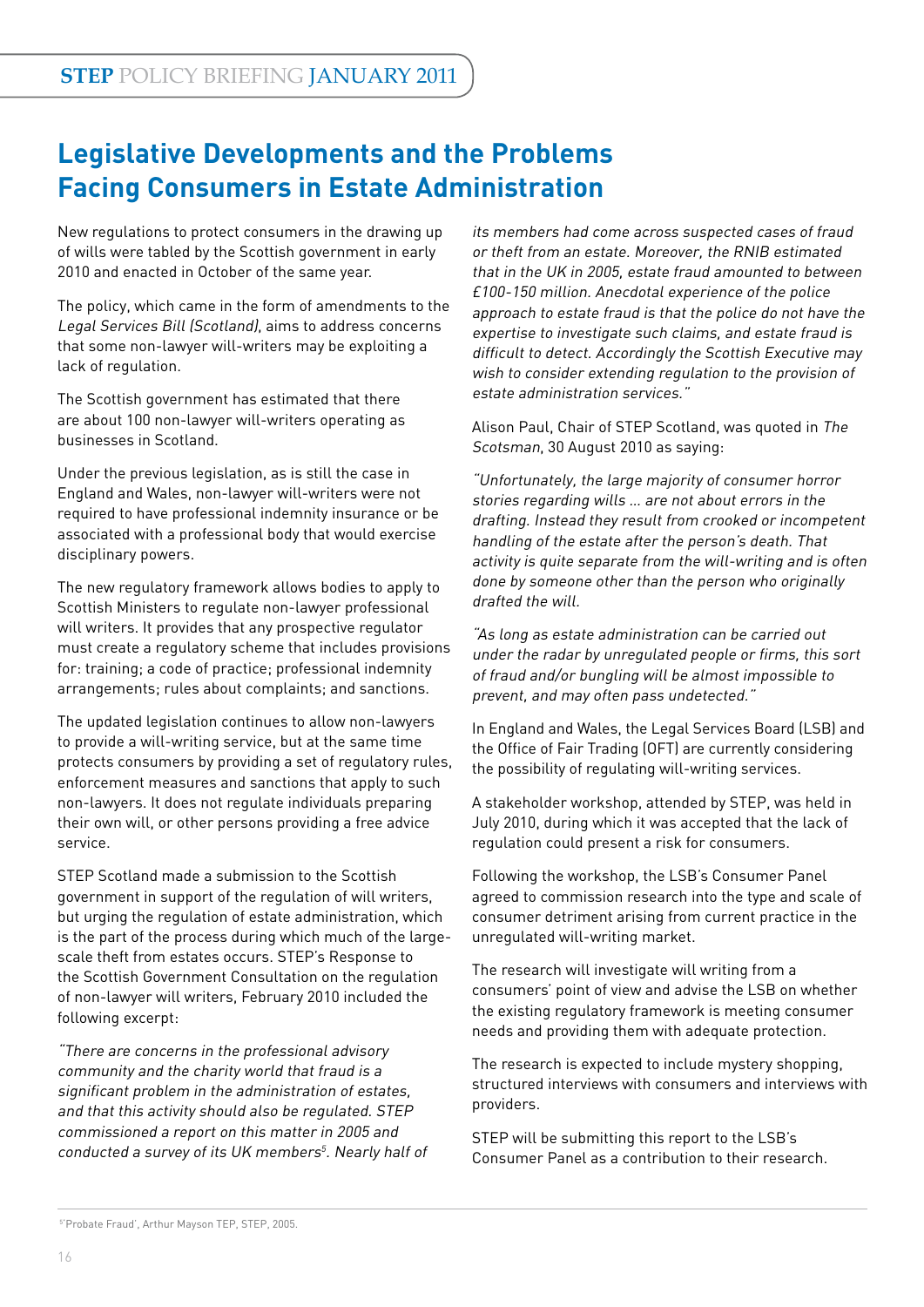

# **STEP's View**

STEP believes that everyone should be encouraged to have a will. A will helps ensure that someone's estate will be used as they would wish after their death. Passing-on an estate is also probably the biggest financial transaction anyone will ever plan for. Those with relatively simple affairs can often draft a usable will themselves with the help of some research. Those with more complex affairs, however, are usually best advised to seek professional advice. The cost of such advice will normally be very modest relative to the potential cost and family distress that can be caused if, for example, a badly drafted will fails to do what was intended or is contested.

Our survey evidence suggests that wills containing basic drafting errors are rife and that incompetence and dishonesty in the will-writing industry is causing many families unnecessary pain and stress. In the currently unregulated marketplace in England and Wales, professional will writers need no technical qualifications, negligence insurance or continuity arrangements to protect clients should they cease trading for whatever reason. There is also no requirement for will writers to be subject to any professional body's code of conduct or disciplinary proceedings.

The trend in other jurisdictions gives evidence of the dangers of failing to act pre-emptively to tackle potential problems in this area. Inevitably, however, problems with wills drafted recently will often not surface for some considerable time. It is therefore notable that STEP members in the USA report a dramatic rise in recent years in the number of cases involving disputed wills. This rise is widely attributed to a period of rapid expansion in commercial will-writing services using staff with limited qualifications in the US market 20 or so years ago.

STEP believes that both those who write wills and those who administer estates professionally should be regulated to ensure minimum standards of competence and behaviour and to give the public protection in form of negligence insurance and continuity arrangements.

In the absence of regulation, the best way for consumers to ensure they are dealing with an adequately qualified professional who is an expert in the field of trusts and estates is to adopt the services of a STEP member. One can identify if their adviser is a full STEP member by the use of the designation TEP (Trust and Estate Practitioner) after their name. TEPs are the most experienced and senior practitioners in the field of trusts and estates.